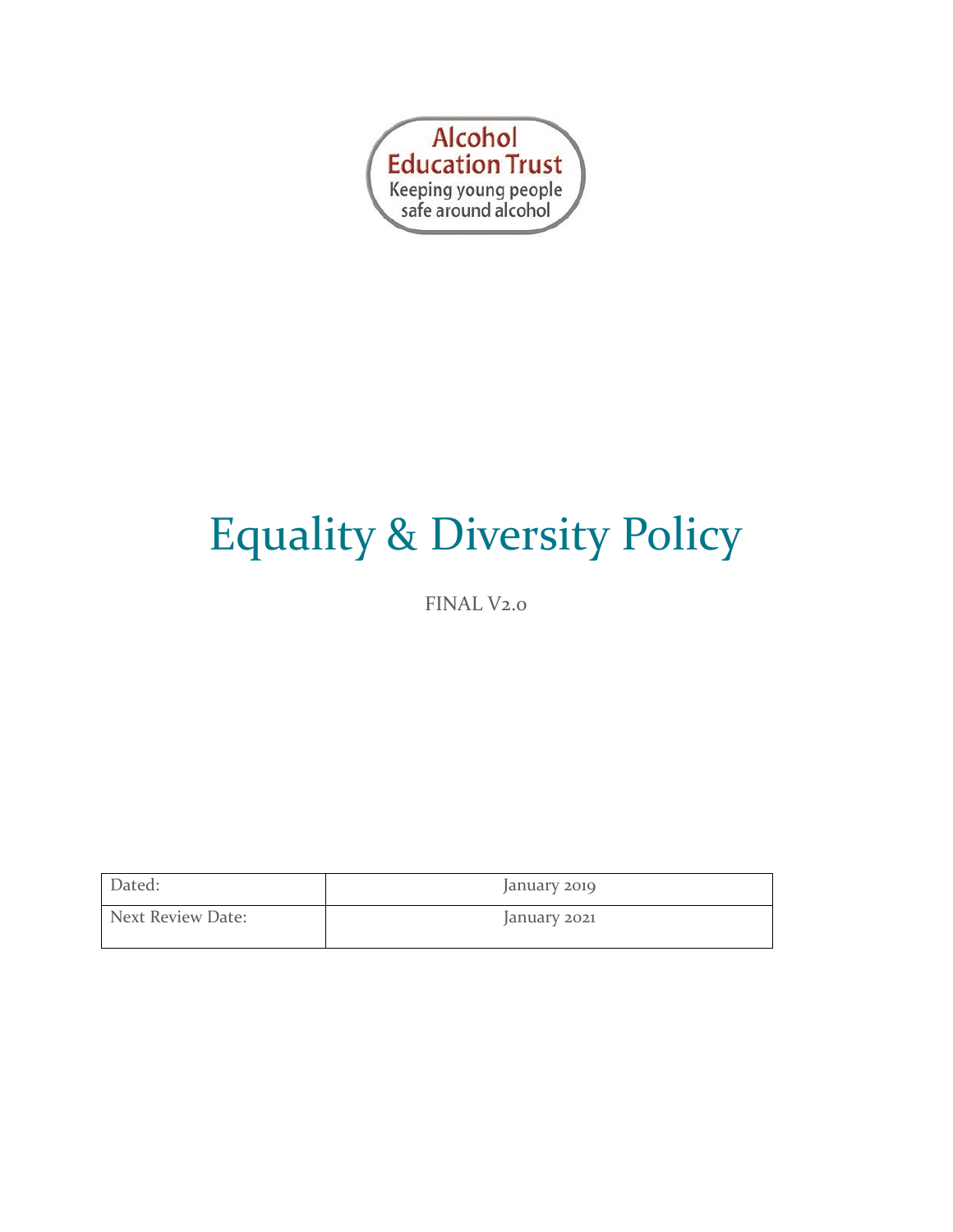# Equality and Diversity Policy

# 1. Our aim

1.1 In carrying out its functions as a Charitable Trust, The Alcohol Education Trust is committed to promoting equality of opportunity for all, and to ensuring that no individual is discriminated against in the planning and delivery of any of our activities.

1.2 We therefore aim to ensure that the values of equality, diversity, and respect for all are embedded into everything that we do.

# 2. About our policy

2.1 This policy is intended to demonstrate The Alcohol Education Trust's commitment to eliminating discrimination and encouraging and valuing diversity among staff, volunteers, partners, suppliers, users of our services and Trustees.

2.2 We recognise our responsibilities under the Equality Act 20101, and are committed to meeting them in full. We believe that a culture that embraces equality and values diversity will help us to ensure that everyone feels involved and included in our plans, programmes and activities.

2.3 We aim to create an environment which respects and welcomes everyone, and in which no form of bullying, harassment, disrespectful or discriminatory behaviour is tolerated by anyone towards anyone. This particularly applies in relation to the 'protected characteristics' named in the Equality Act 2010: Age, disability, gender reassignment, income, marriage or civil partnership status, pregnancy and maternity, race, religion or belief, sex and sexual orientation, (see below for explanations).

# 3. Our responsibilities

3.1 The Alcohol Education Trust understands that for equality to be achieved this policy needs to be made understandable to, and embraced by staff, volunteers, suppliers, partners, residents and trustees.

3.2 This policy will be subject to agreement with any trade union which staff choose to join or to which they belong. The policy is fully supported and welcomed by all employees and has been agreed by our Board of Trustees.

3.3 All staff, volunteers, suppliers, partners and Trustees have a responsibility to ensure that their own language and actions are consistent with the spirit as well as the contents of this policy.

3.4 Overall responsibility for the implementation of this policy lies with The Alcohol Education Trust's Co-ordinator and its Trustees.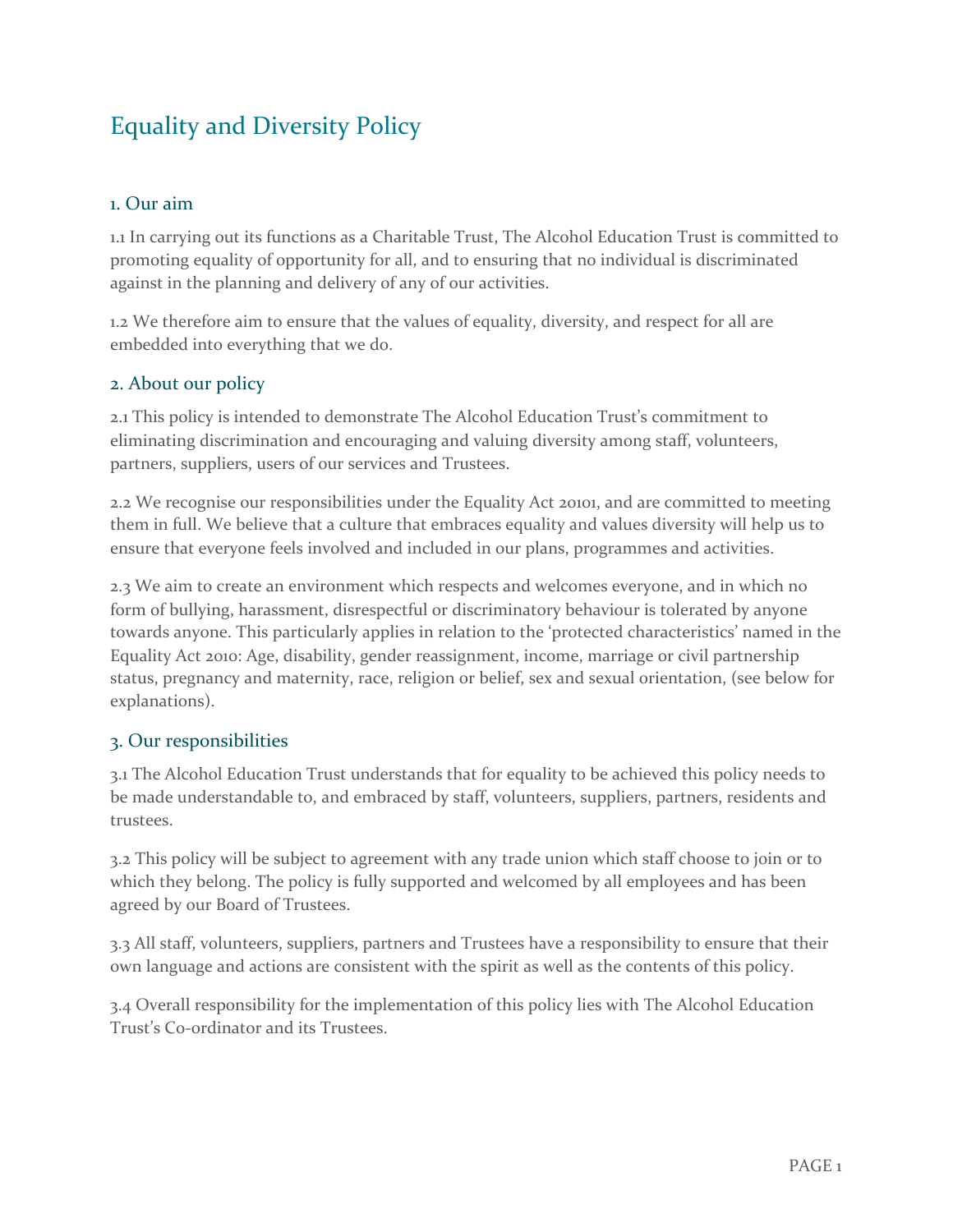#### 4. Our commitments

4.1 The Alcohol Education Trust recognises that an Equality and Diversity Policy alone is not enough to ensure that equality and diversity are central to everything that we do.

4.2 We will seek to create an environment in which diversity and the contributions of all staff, volunteers, suppliers, partners, residents and trustees are recognised and valued in all that we do. In this way we hope to provide an example of good equality practice and promote community cohesion within (area/client group).

4.3 In introducing this policy we recognise that many people are unfamiliar with the ways in which discrimination and disadvantage affect people's health, well-being and quality of life. We will therefore support people to develop equalities awareness and understanding.

4.4 To ensure that we are meeting the aims and the spirit of this policy we will:

a) Discuss and review how well we are implementing this policy at each trustee meeting, and (adjust our practices/develop an action plan) where necessary

b) assess any significant new or revised policies and procedures for their impact on equality

c) Embed equality and diversity into our development plans

d) Ensure our employment practices and procedures are consistent with the aims of this policy.

# 5. Working with contractors, suppliers and partners

It is important to us that suppliers, contractors and any other individual or organisation working on behalf of The Alcohol Education Trust are aware of and agree to comply with our equality and diversity policy while that work is underway. In addition, we are committed to:

- o using accessible venues for events and meetings;
- o using plain English, and offering accessible communications, for example, emails, letters, reports and publicity materials as far as it is within our means to do so.

#### 6. Review and Action

6.1 We recognise that it is important for us to regularly review this policy to ensure that it reflects up to date equality legislation and best practice.

6.2 A review of our Equality and Diversity Policy will be carried out on an annual basis as a minimum and any necessary actions taken.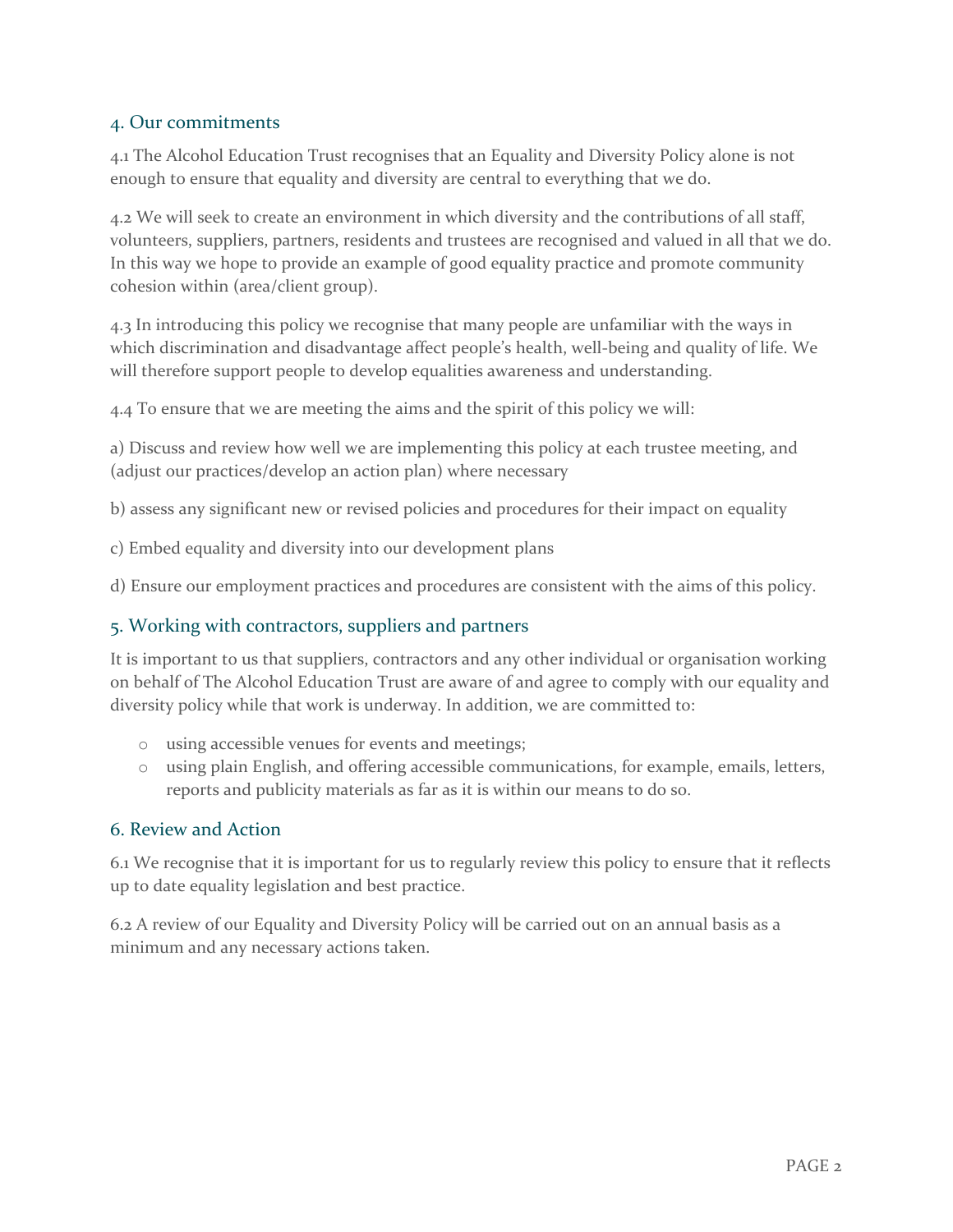# Equality Act 2010 – Explanation of the Protected Characteristics

**Age: An age group includes people of the same age and people of a particular range of ages. Where people fall in the same age group they share the protected characteristic of age.**

An age group would include "over fifties" or twenty-one year olds. A person aged twenty-one does not share the same characteristic of age with "people in their forties". However, a person aged twenty-one and people in their forties can share the characteristic of being in the "under fifty" age range.

# **Disability: A person has a disability if they have a physical or mental impairment, and the impairment as a substantial and long-term adverse effect on their ability to carry out normal day-to-day activities.**

This section replaces similar provisions in the Disability Discrimination Act 1995 and provisions in secondary legislation made under that Act.

**Gender reassignment: A person has the protected characteristic of gender reassignment if the person is proposing to undergo, is undergoing or has undergone a process (or part of a process) for the purpose of reassigning the person's sex by changing physiological or other attributes of sex.** 

**Marriage and civil partnership: A person has the protected characteristic of marriage and civil partnership if the person is married or is a civil partner.** 

- o A person who is engaged to be married is not married and therefore does not have this protected characteristic.
- o A divorcee or a person whose civil partnership has been dissolved is not married or in a civil partnership and therefore does not have this protected characteristic.

**Pregnancy and maternity:** the condition of being pregnant or expecting a baby. Maternity refers to the period after the birth, and is linked to maternity leave in the employment context. In the non-work context, protection against maternity discrimination is for 26 weeks after giving birth, and this includes treating a woman unfavourably because she is breastfeeding.

# **Race: Race is defined as**

**a. Colour:** includes being black or white.

**b. Nationality:** includes being a British, Australian or Swiss citizen.

**c. Ethnic or national origins:** include being from a Roma background or of Chinese heritage. A racial group could be "black Britons" which would encompass those people who are both black and who are British citizens.